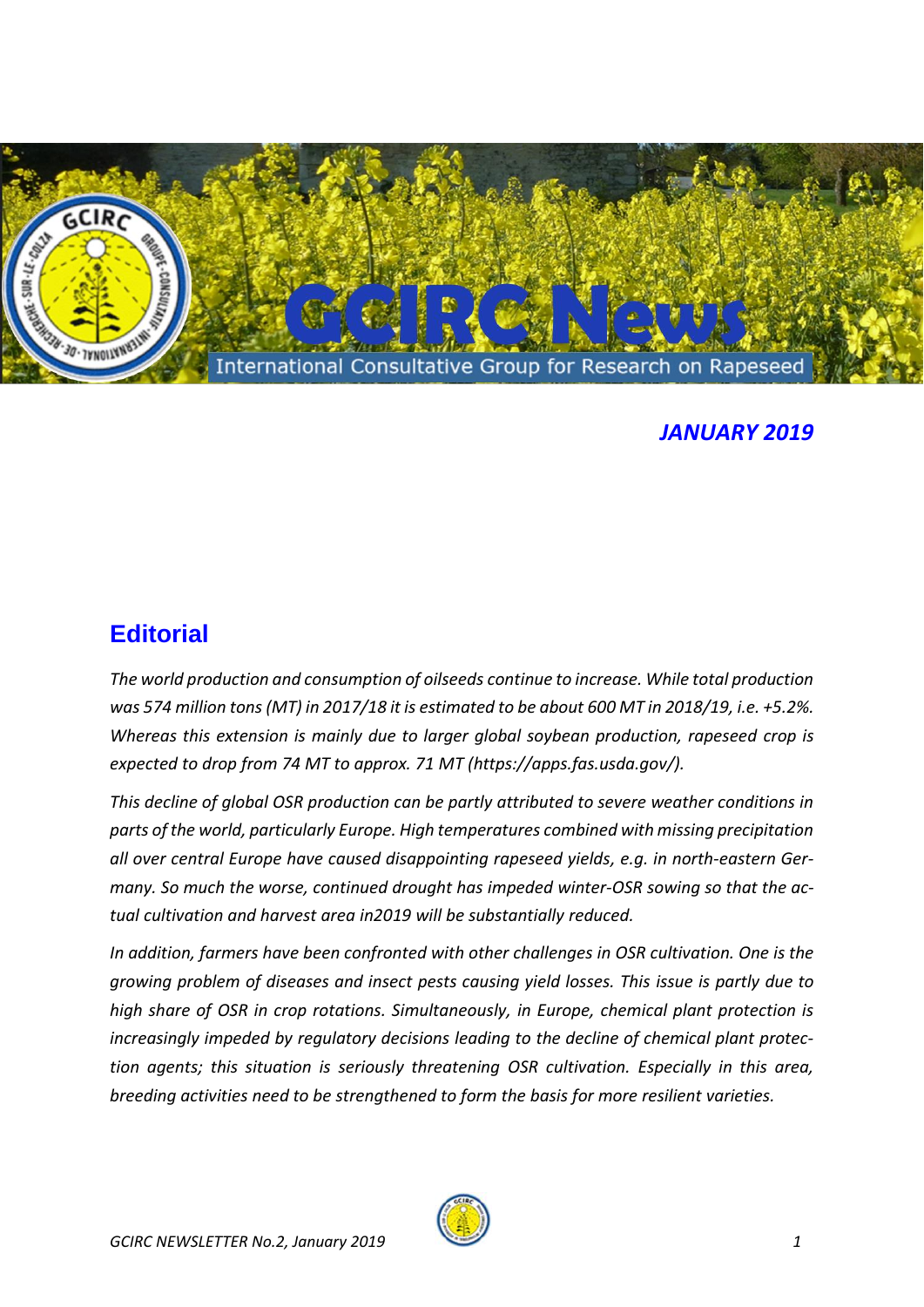*In this dangerous position, positive impulses are urgently needed to stimulate the interest in growing, processing and using rapeseeds in food, feed and other industries. Scientific research is increasingly requested to develop and provide new solutions for agronomy (e.g. resource efficiency, sustainable crop rotations), disease and pest control, as well as alternative uses of rapeseed oil and protein (human consumption) and respectively open new markets in the world.* 

*The 15th Rapeseed Congress 2019 will form an appropriate forum for presenting solutions in these and other fields, and to discuss proven and new approaches for a promising and successful future of oilseed rape/canola.*

*Wolfgang Friedt, GCIRC President*

## **Activity/ News of the association:**

## The **15th International Rapeseed Congress, Berlin, June 16-19, 2019,**

Venue: Berlin Congress Center (bcc), Alexanderplatz, Berlin ; "Flowering for the Future". <https://www.irc2019-berlin.com/>

**Call for papers deadline: January 31st!**

# **2 nd Meeting of the IRC Steering Committee, 29 October 2018, Berlin**

The Chairman welcomed the members of the Steering Committee (SC) in UFOP's committee's office and introduced the meeting agenda.

As a first agenda item, members of the Local Organizing Committee (Core Team, CT) reported on the state of planning the IRC 2019, and subsequently, the projected structure of the congress programme, incl. plenary and thematic sessions (keynotes and contributed papers) as well as workshops. Members of the SC commented on the current state of planning. In particular, highly valuable suggestions on the workshop programme were recorded. As another major part of the programme excursions and field tours to different destinations were presented and additional recommendations made by members of the SC.

Next, the SC was informed on major financial aspects, incl. estimation of the congress budget, state of sponsoring, and the participation fees.

Further steps comprise, e.g. the promotion and marketing of the IRC 2019 : actual activities and further plans were presented. Again, members of the SC adviced the local team and made valuable suggestions regarding these items.

Finally, miscellaneous items included the further development of the IRC website and the state of the call for papers as well as abstract submissions.

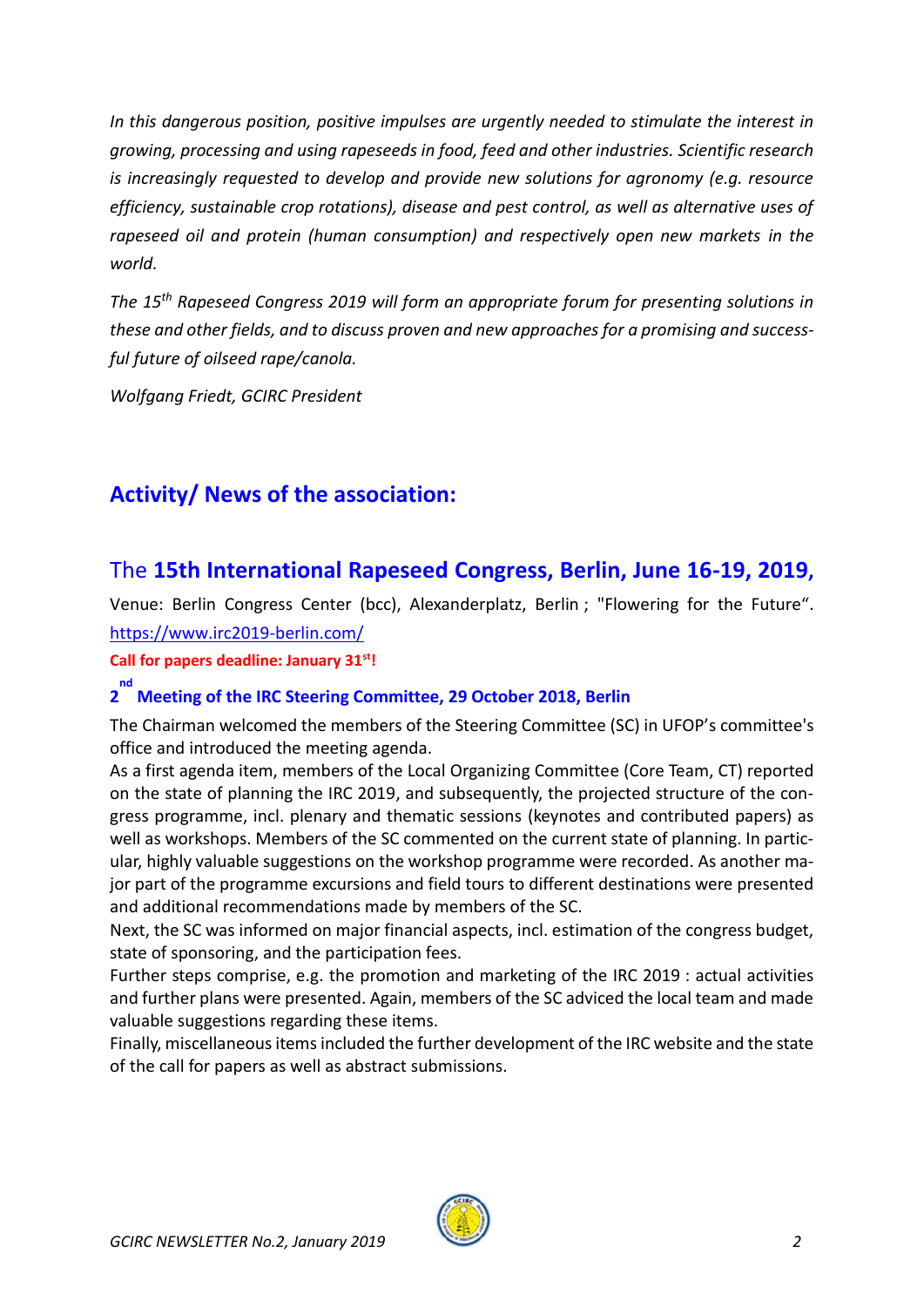# **Scientific news**

**Brassica 2018.** The **21st Crucifer Genetics Conference** has been held in **Saint-Malo, France, 1-4 July 2018**.



This scientific event was organized by the Institute for Genetics, Environment and Plant Protection (IGEPP), a joint research unit consisting of INRA, Agrocampus Ouest and the University of Rennes1 and welcomed more than 200 attendees from 20 countries The conference covered aspects of **genetics and genomics in all** *Brassica* **species**, from basic to applied research, and was organized on the basis of 5 sessions and 2 workshops: S1: Genome organization and genome editing S2: Genetic diversity, epigenetics, breeding and biotechnology S3: Nutrient use efficiency, abiotic stress tolerance S4: Next generation phenotyping, plant growth and development S5: Seed and product quality, phytochemicals S6: Pathogen and insect resistance, biocontrol, crop protection Workshop: 'Idea Cafe\_blackleg R-gene nomenclature' Workshop: NUE At total, 8 keynotes, 32 oral presentations and 17 fast presentations have been offered. *Posters ans abstracts available on<https://colloque.inra.fr/brassica2018/>*

# **2018 International Clubroot Workshop: Program Booklet, Abstracts and Presentations**

The Canola Council of Canada has posted the program booklet, abstracts and keynote speaker presentations at clubroot.ca for you to download and review. Please note that all 51 abstracts have been submitted to the Canadian Phytopathological Society for publication and will likely be published in the March 2019 issue. *[https://www.canolacouncil.org/canola-encyclope](https://www.canolacouncil.org/canola-encyclopedia/diseases/clubroot/research/#icw2018)[dia/diseases/clubroot/research/#icw2018](https://www.canolacouncil.org/canola-encyclopedia/diseases/clubroot/research/#icw2018)*



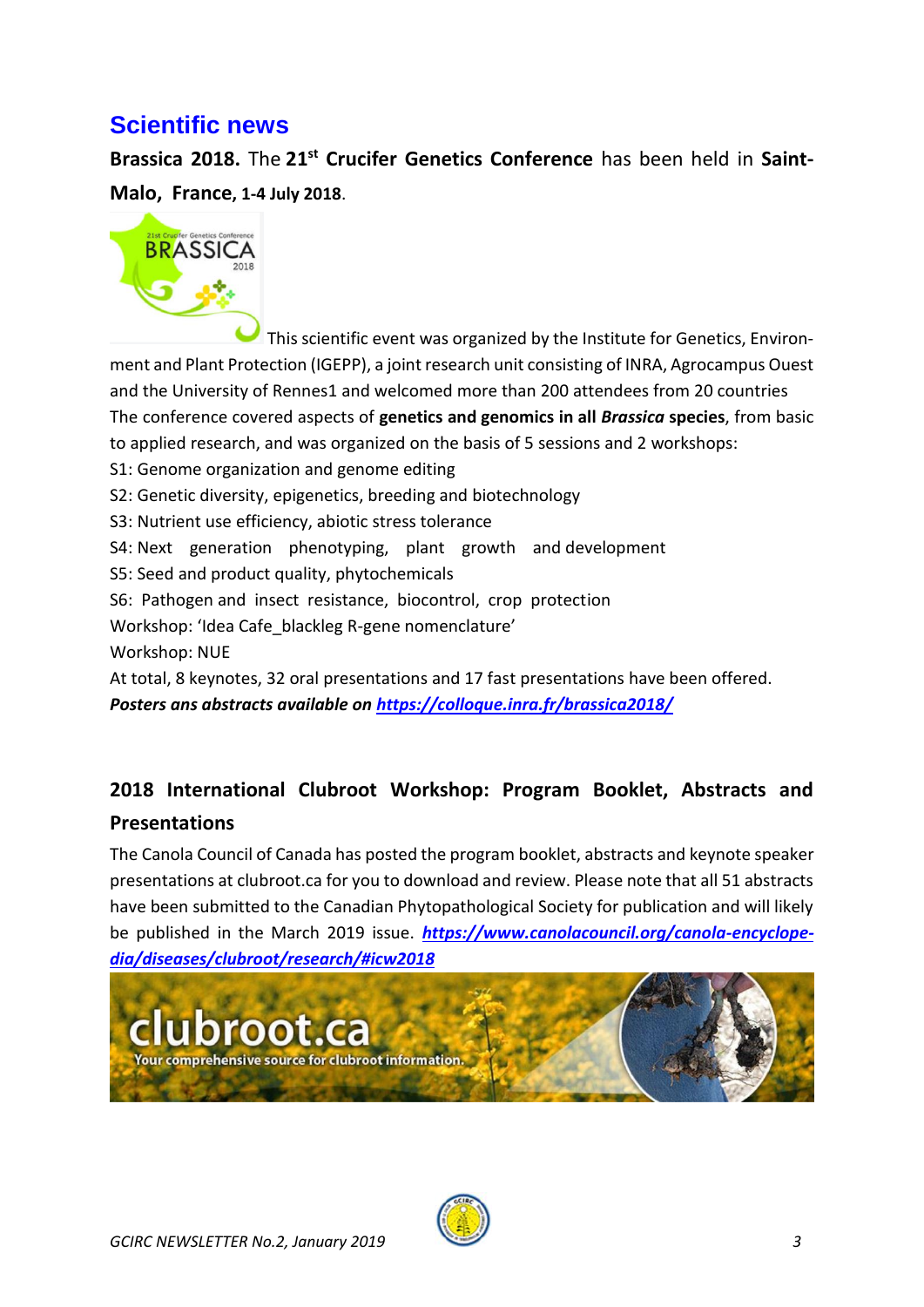**AusCanola 2018 - 20th Australian Research Assembly on Brassicas, 2018.**



*See Value Chain and Regional News.* 

*Papers from the conference can be found at:* [www.australianoilseeds.com/conferences\\_workshops/ARAB/AusCanola\\_2018](http://www.australianoilseeds.com/conferences_workshops/ARAB/AusCanola_2018)

## **Publications:**

### **BREEDING**

- Akeel Mohammed, Mingpei You, BangaS. S. Banga, Martin J. Barbetti . Resistances to downy mildew (*Hyaloperonospora brassicae*) in diverse Brassicaceae offer new disease management opportunities for oilseed and vegetable crucifer industries. October 2018. European Journal of Plant Pathology. <https://doi.org/10.1007/s10658-018-01609-7>
- Sophie Jasinski, Fabien Chardon, Nathalie Nesi, Alain Lécureuil and Philippe Guerche. 2018. Improving seed oil and protein content in Brassicaceae: some new genetic insights from *Arabidopsis thaliana*. OCL.<https://doi.org/10.1051/ocl/2018047>
- E Bayer, Philipp, Golicz, Agnieszka, Tirnaz, Soodeh, Chan, Chon Kit Kenneth, Edwards, David, Batley, Jacqueline (2018). Variation in abundance of predicted resistance genes in the *Brassica oleracea* pangenome. Plant Biotechnology Journal. <https://doi.org/10.1111/pbi.13015>
- Philipp E. Bayer, David Edwards, Jacqueline Batley (2018). Bias in resistance gene prediction due to repeat masking. October 2018. Nature Plants 4(10) [https://doi.org/10.1038/s41477-018-0264-0 /](https://doi.org/10.1038/s41477-018-0264-0%20/)
- John Hamblin, Martin J.Barbetti, Katia Stefanova, Freda Blakeway, Jon Clements, Wallace Cowling, Yiming Guo, Philip Nichols Crop breeding to break nexus between bee decline/food production? (2018). Global Food Security, Vol 19, December 2018, pp 56-63. <https://doi.org/10.1016/j.gfs.2018.09.003> or [https://www.researchgate.net/publica](https://www.researchgate.net/publication/328556253_Crop_breeding_to_break_nexus_between_bee_declinefood_production)tion/328556253 Crop\_breeding\_to\_break\_nexus\_between\_bee\_declinefood\_produc[tion](https://www.researchgate.net/publication/328556253_Crop_breeding_to_break_nexus_between_bee_declinefood_production)
- Jinghua Yang, Dongyuan Liu, Xiaowu Wang, Changmian Ji, Feng Cheng, Baoning Liu, Zhongyuan Hu, Sheng Chen, Deepak Pental, Youhui Ju, Pu Yao, Xuming Li, Kun Xie, Jianhui Zhang, Jianlin Wang, Fan Liu, Weiwei Ma, Jannat Shopan, Hongkun Zheng, Sally A Mac-

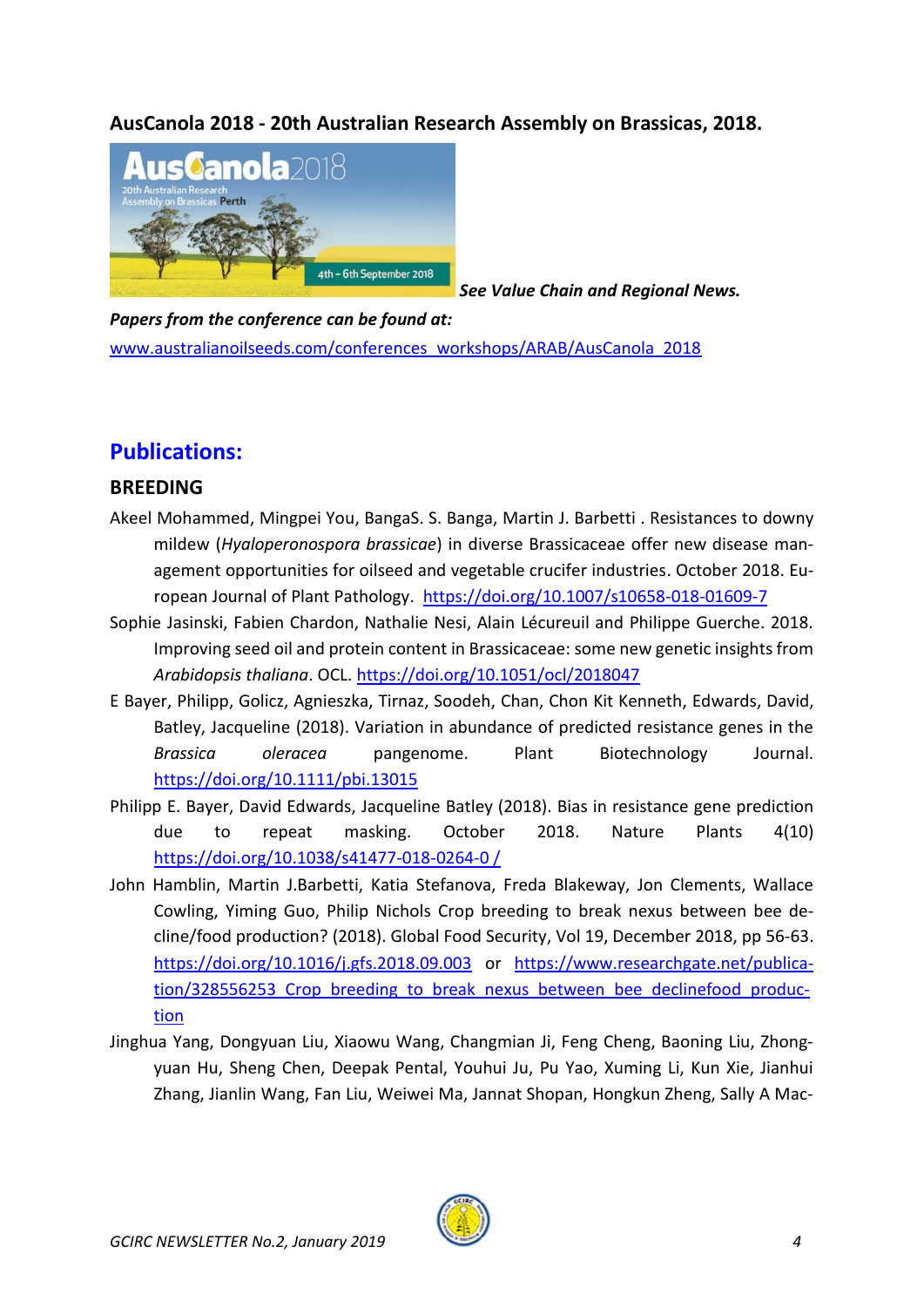kenzie & Mingfang Zhang (2018). Author Correction: The genome sequence of allopolyploid Brassica juncea and analysis of differential homoeolog gene expression influencing selection . Nature Genetics (2018) <https://doi.org/10.1038/s41588-018-0227-4>

- Harsh Raman, Rosy Raman, Simon Diffey, Yu Qiu, Brett McVittie, Denise Maria Barbulescu, Phil Anthony Salisbury, Steve Marcroft and Regine Delourme. Stable Quantitative Resistance Loci to Blackleg Disease in Canola (Brassica napus L.) Over Continents. Front. Plant Sci., 23 November 2018 |<https://doi.org/10.3389/fpls.2018.01622>
- Armin Scheben, Brent Verpaalen, Cynthia Taylor Lawley, Kenneth Chon-Kit Chan, Philipp Bayer, Jacqueline Batley, David Edwards. CropSNPdb: a database of SNP array data for Brassica crops and hexaploid bread wheat. The plant Journal Dec 2018. <https://doi.org/10.1111/tpj.14194>
- Rout K, Yadav BG, Yadava SK, Mukhopadhyay A, Gupta V, Pental D and Pradhan AK (2018). QTL Landscape for Oil Content in Brassica juncea: Analysis in Multiple Bi-Parental Populations in High and "0" Erucic Background. Front. Plant Sci. 9:1448./ <https://doi.org/10.3389/fpls.2018.01448>
- Miladinović Dragana, Miler Marko, Marjanović-Jeromela Ana, Imerovski Ivana, Dimitrijević Aleksandra, Kovačević Branislav, Jocić Siniša, Cvejić Sandra, Hladni Nada, Obreht-Vidaković Dragana (2018). Evaluation of RAPD markers as a marker-assisted selection tool for variety type and erucic acid content in rapeseed. September 2018 Genetika 50(2):421-430 .<https://doi.org/10.2298/GENSR1802421M>
- Fiebelkorn, D., Horvath, D. & Rahman, M. Genome-wide association study for electrolyte leakage in rapeseed/canola (Brassica napus L.)Mol Breeding (2018) 38: 129. <https://doi.org/10.1007/s11032-018-0892-0>

#### *BOOK:*

**The Brassica napus Genome.** Editors: Shengyi Liu, Rod Snowdon, Boulos Chalhoub. 16 chapters. Springer 2018<https://doi.org/10.1007/978-3-319-43694-4>

### **CROP PROTECTION**

- Matthew Denton-Giles , Mark C. Derbyshire , Yuphin Khentry, Lone Buchwaldt, Lars G. Kamphuis. Partial stem resistance in Brassica napus to highly aggressive and genetically diverse Sclerotinia sclerotiorum isolates from Australia. Canadian Journal of Plant Pathology 2018.<https://doi.org/10.1080/07060661.2018.1516699>
- Müller, C., Schulz, M., Pagnotta, E. et al. The Role of the Glucosinolate-Myrosinase System in Mediating Greater Resistance of Barbarea verna than B. vulgaris to Mamestra brassicae Larvae. J Chem Ecol (2018).<https://doi.org/10.1007/s10886-018-1016-3>
- Lydie Kerdraon, Marie-Helene Balesdent, Matthieu Barret, Valerie Laval, Frederic Suffert (2018). Crop residues in wheat-oilseed rape rotation system: a pivotal, shifting platform for microbial meetings (Pre-print). doi:<https://doi.org/10.1101/456178>

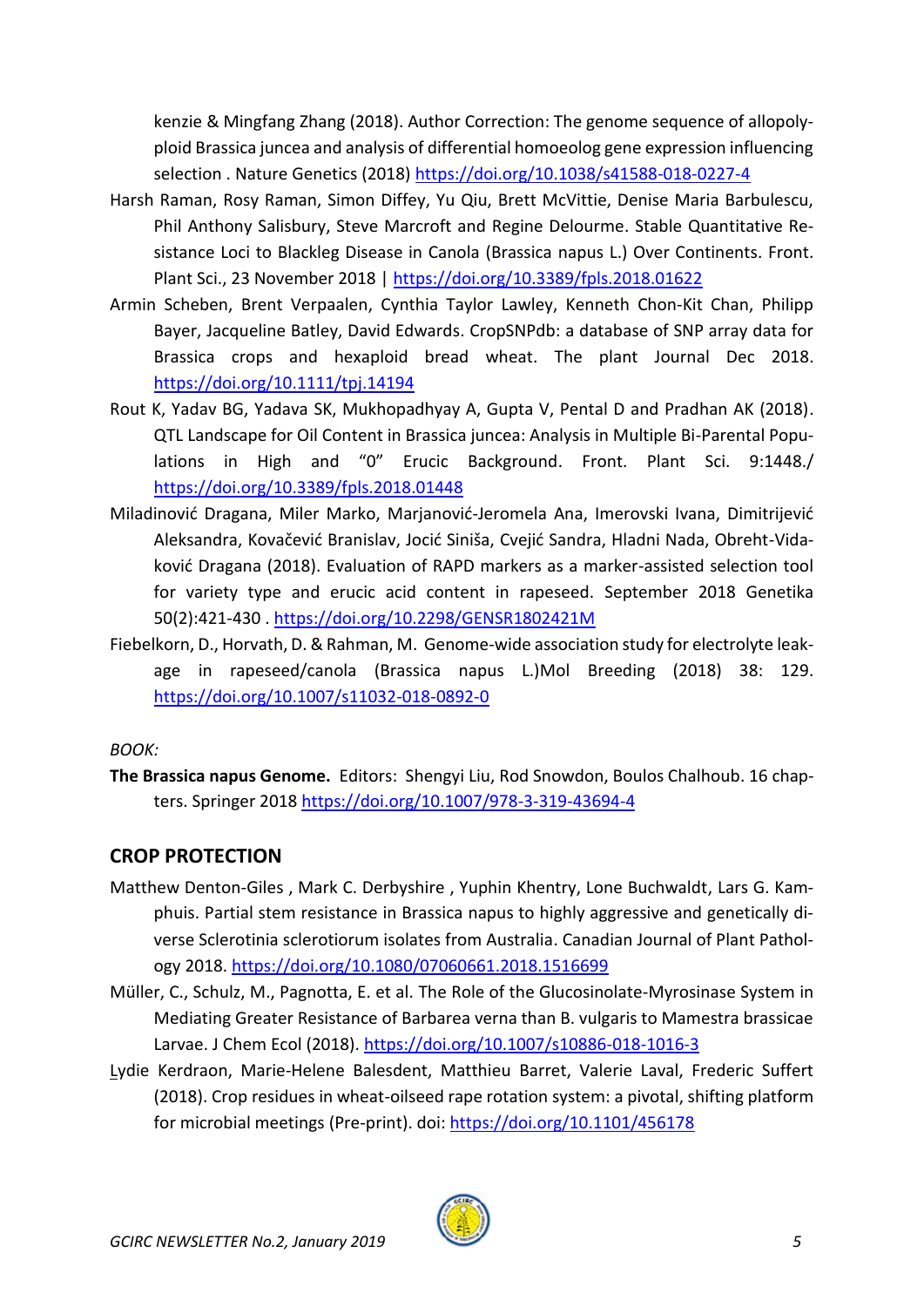Unnati A. Shah, Ioly Kotta-Loizou, Bruce D. L. Fitt and Robert H. A. Coutts. Identification, Molecular Characterization, and Biology of a Novel Quadrivirus Infecting the Phytopathogenic Fungus Leptosphaeria biglobosa. Viruses 2019, 11, 9; <https://doi.org/10.3390/v11010009>

### **AGRONOMY**

- Hannes Hegewald, Monika Wensch-Dorendorf, Klaus Sieling, Olaf Christen (2018). Impacts of break crops and crop rotations on oilseed rape productivity: A review. European Journal of Agronomy 101:63-77. <https://doi.org/10.1016/j.eja.2018.08.003>
- Krzysztof J. Jankowski,\* Mateusz Sokólski, Bożena Bogucka, and Bogdan Dubis. Micro-Granulated Starter Fertilizer Effects on Growth and Productivity of Winter Oilseed Rape. Agron. J. 110:2250–2258 (2018).<https://doi.org/10.2134/agronj2018.01.0046>
- Yesica C. Menendez, Javier F. Botto, Nora V. Gomez, Daniel J. Miralles, Deborah P. Rondanini. Physiological maturity as a function of seed and pod water concentration in spring rapeseed (Brassica napus L.). Field Crops Research 2019 . <https://doi.org/10.1016/j.fcr.2018.11.002>

### **PROCESSING and USES**

- Saeed Ghobadi, Zahra Hassanzadeh-Rostami, Fatemeh Mohammadian, Morteza Zare & Shiva Faghih (2018). Effects of Canola Oil Consumption on Lipid Profile: A Systematic Review and Meta-Analysis of Randomized Controlled Clinical Trials. Journal of the American College of Nutrition. <https://doi.org/10.1080/07315724.2018.1475270>
- Christoph Hald, Corinna Dawid, Ralf Tressel, and Thomas Hofmann. Kaempferol 3-O-(2‴-O-Sinapoyl-β-sophoroside) Causes the Undesired Bitter Taste of Canola/Rapeseed Protein Isolates. *Journal of Agricultural and Food Chemistry* 2018. <https://doi.org/10.1021/acs.jafc.8b06260>

### **ECONOMY and MARKET**

No recent references identified in the database.

### **MUSTARD and Other Brassicae**

- AbdelghanI Nabloussi, Angustias Márquez-Lema, José M.Fernández-Martínez, Leonardo Velasco (2008). Novel seed oil types of Ethiopian mustard with high levels of polyunsaturated fatty acids. Industrial Crops and Products Vol 27. <https://doi.org/10.1016/j.indcrop.2007.12.004>
- Kadambini Rout, Bal Govind Yadav, Satish Kumar Yadava, Arundhati Mukhopadhyay, Vibha Gupta, Deepak Pental and Akshay K. Pradhan. QTL Landscape for Oil Content in Brassica juncea: Analysis in Multiple Bi-Parental Populations in High and "0" Erucic Background. Front. Plant Sci., 16 October 2018 |<https://doi.org/10.3389/fpls.2018.01448>

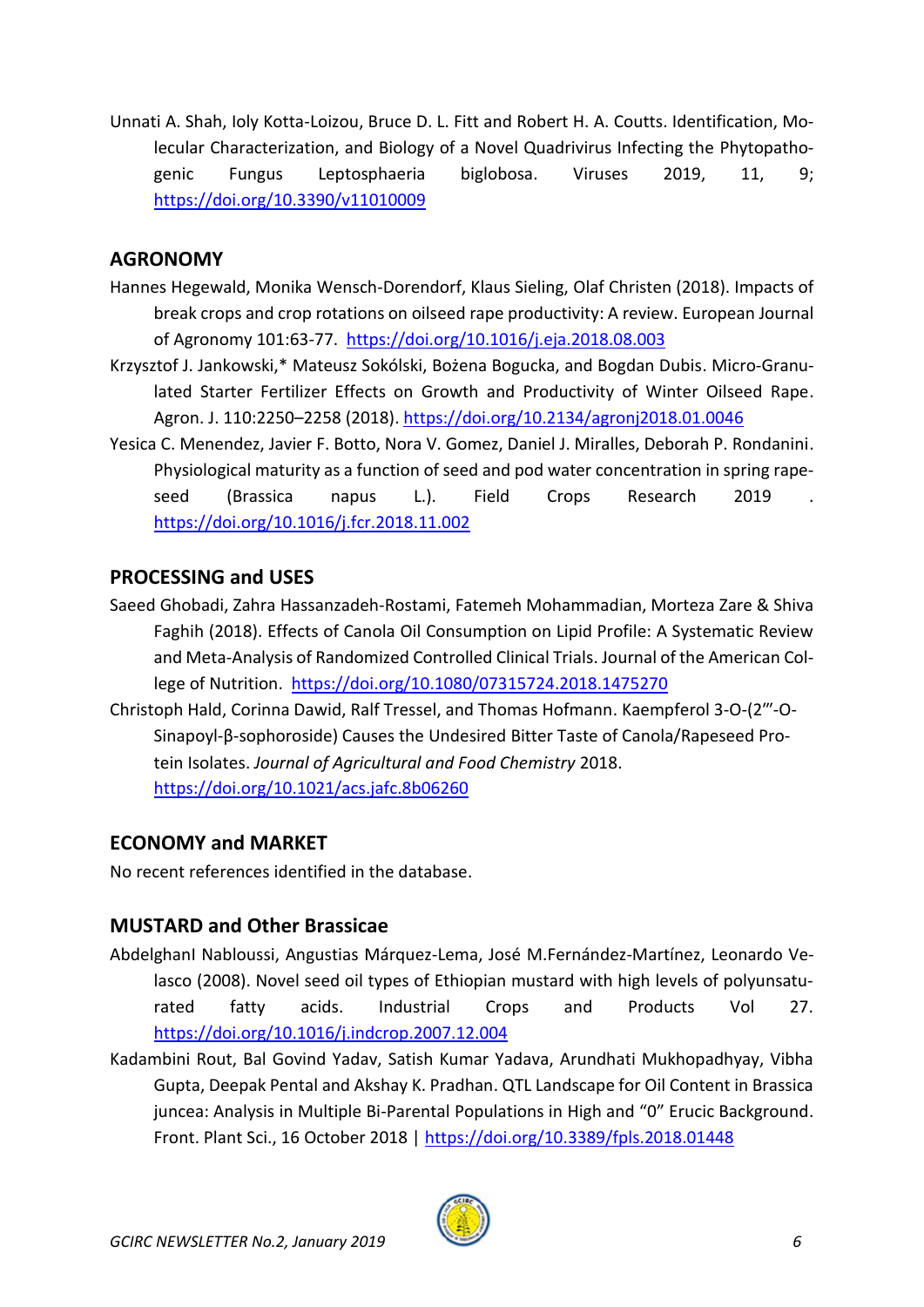## **Value chains and regional news**

#### **1) Australia: AusCanola 2018 - 20th Australian Research Assembly on Brassicas, 2018.**

The biennial Australian canola conference, AusCanola2018, was held in Perth on 4-6 September 2018, and attracted 126 delegates from across Australia and internationally. The conference began with a one-day field tour to a major canola trial site at Cunderdin, in Western Australia's central wheat belt, followed by two days of presentations.

The Grain Industry Association of Western Australia and Australian Oilseeds Federation cohosted the conference, and major sponsor was the Grains Research and Development Corporation. Professor Wallace Cowling, The University of Western Australia (UWA), was Chair of the steering committee and UWA Professor Jacqueline Batley was Chair of the program committee. The field day committee was chaired by Ms Jackie Bucat of the Department of Primary Industry and Regional Development (see photo).



The inaugural Australian canola conference was held in Perth in 1977, when 11 Brassica researchers met at The University of Western Australia to establish the 1st Australian Rapeseed Agronomists and Breeders Research Workshop, led by the late Professor Noel Thurling. From its humble beginnings, the canola industry in Australia now covers more than two million hectares annually.

The involvement and interest of the canola industry was evident in a captivating field tour which included canola variety trials, canola breeding company displays, and a visit to WA No-Till Farmers Association long-term cropping site. A grower-researcher discussion on the second day of the conference provided valuable two-way dialogue between industry and academia. "The calibre of the research findings presented at this conference reflects the evolution of the canola industry in Australia, with canola now worth over \$2 billion to the Australian economy," Professor Cowling said.

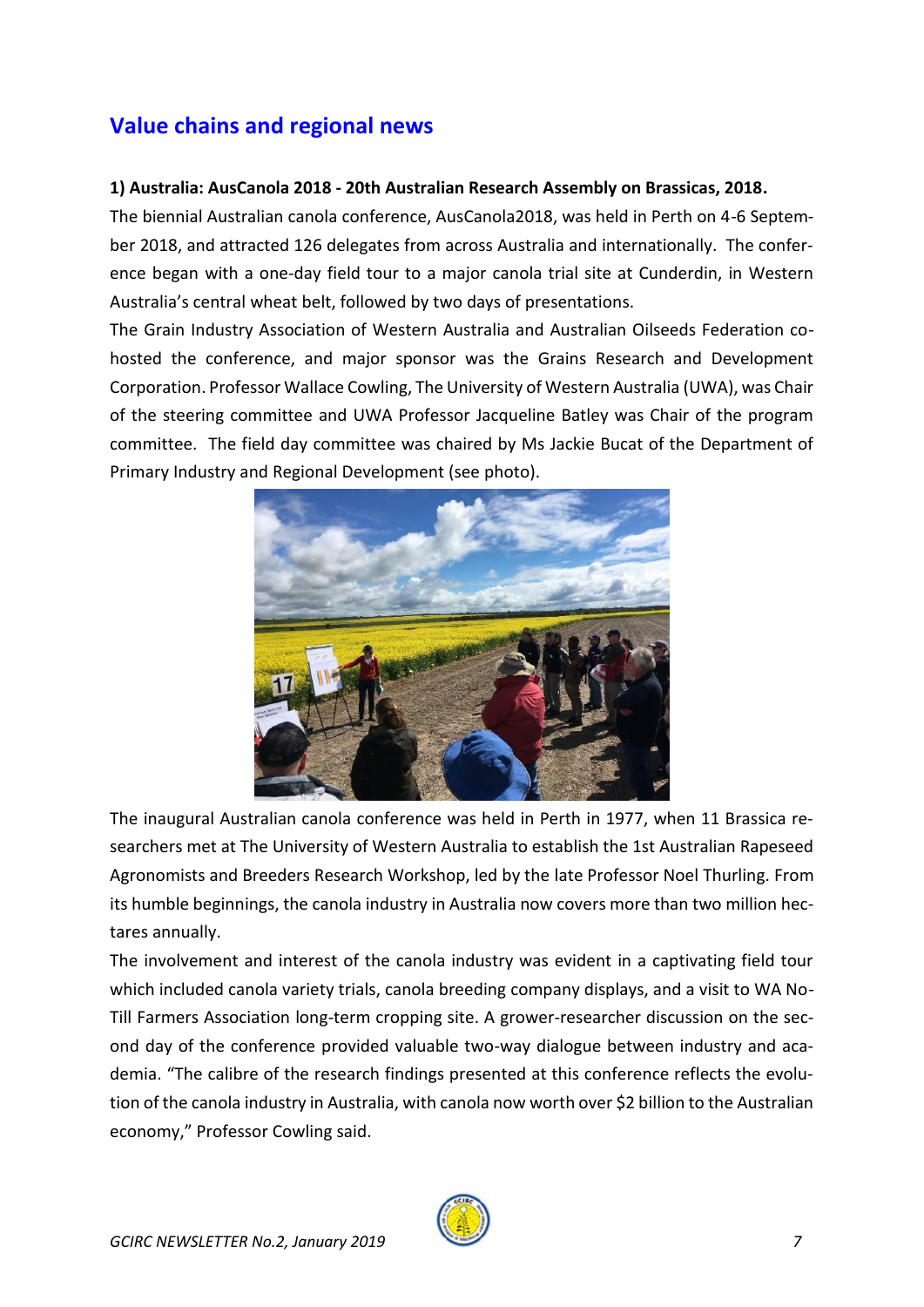Research presented to the conference included findings on canola genomics, breeding for disease and pest resistance, heat and drought tolerant characteristics, and gene editing.

"The canola research community in Australia is a vibrant and globally-connected community which leads the way in developing and extending new canola research, with industry supporting, collaborating and benefiting from this research," Professor Cowling said.

Australian Oilseeds Federation chief executive officer Nick Goddard, said the conference was an opportunity to recognise the significant advances in the industry since the first introduction of rapeseed to Australia in the 1960s. Mr Goddard said "Australia now produces between three and four million tonnes of canola every year, with over two thirds of this tonnage exported around the globe – although drought has greatly reduced production in 2018."

Assoc Prof Phil Salisbury of The University of Melbourne presented the inaugural Phil Salisbury Early Career Research Award to Ms Lauren Borg, a student from University of Wollongong, acknowledging her research on new methods of data analysis for canola blackleg (Phoma) disease.

*See: [www.australianoilseeds.com/conferences\\_workshops/ARAB/AusCanola\\_2018](http://www.australianoilseeds.com/conferences_workshops/ARAB/AusCanola_2018)*

### **2) Canola crops in Australia face harsh weather conditions** (source Australian Oilseeds federation Crop report Oct 2018)

Current estimates are indicating the national canola crop to be the smallest since the drought year of 2009 in eastern Australia, and similar to that year Western Australia will produce more than 50% of national production; as much as 70% in 2018. Due to the patchy and late establishment of the crop and the dry season, crops have not grown the biomass they would normally, so yield expectations are lower. The map below indicates how dry the growing season has been through most of the growing regions.



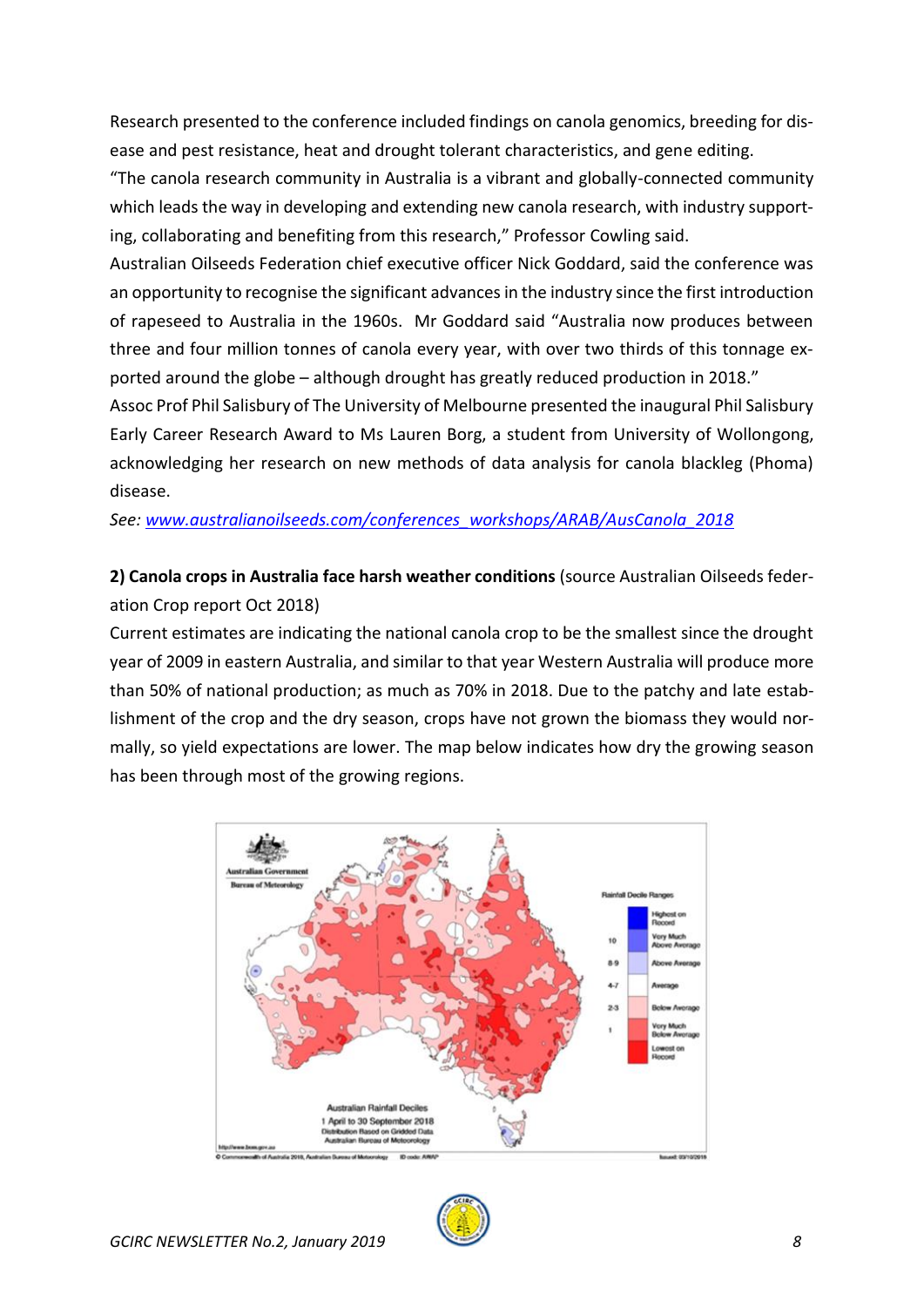There is a higher level of uncertainty for production in the eastern states due to varying estimates of the amount of area sprayed out, grazed or cut for silage and hay, in a very dry season where severe and widespread frosts reduced yield potential even further in many areas. In addition the variability in yield potential across paddocks, farms and regions is huge depending on whether crops could access deep subsoil water and/or the timing of an extra 20–30 mm from storms. There has been no heat shock stress on crops this season. Any rainfall over the next 2–3 weeks will be critical to determine yield outcomes.

|                   | 2017/18<br><b>Final</b>                  |                             | 2018/19                 |                               |
|-------------------|------------------------------------------|-----------------------------|-------------------------|-------------------------------|
|                   |                                          |                             | <b>Month Estimate</b>   |                               |
|                   | <b>Harvested</b><br>Area (hec-<br>tares) | Produc-<br>tion<br>(tonnes) | Area<br>(hec-<br>tares) | <b>Production</b><br>(tonnes) |
| <b>NSW</b>        | 600                                      | 618                         | 160                     | 140                           |
| VIC.              | 450                                      | 750                         | 187                     | 250                           |
| <b>SA</b>         | 250                                      | 375                         | 150                     | 150                           |
| <b>WA</b>         | 1,347,000                                | 1,900,000                   | 1,090,000               | 1,420,000                     |
| TO-<br><b>TAL</b> | 2,647,000                                | 3,643,000                   | 1,587,000               | 1,960,000                     |

#### **Canola 2018/19**

*Source: Industry Estimates, GIWA; PIRSA; NSW DPI*

#### **3) European Union (EU): Rapeseed sowing and emergence seriously impacted by drought**

According to the October issue of the JRC MARS bulletin, "warmer and substantially dryerthan-usual weather conditions in large parts of Europe (…) hampered the sowing and emergence of winter crops.



**Attack** Emergence impacted

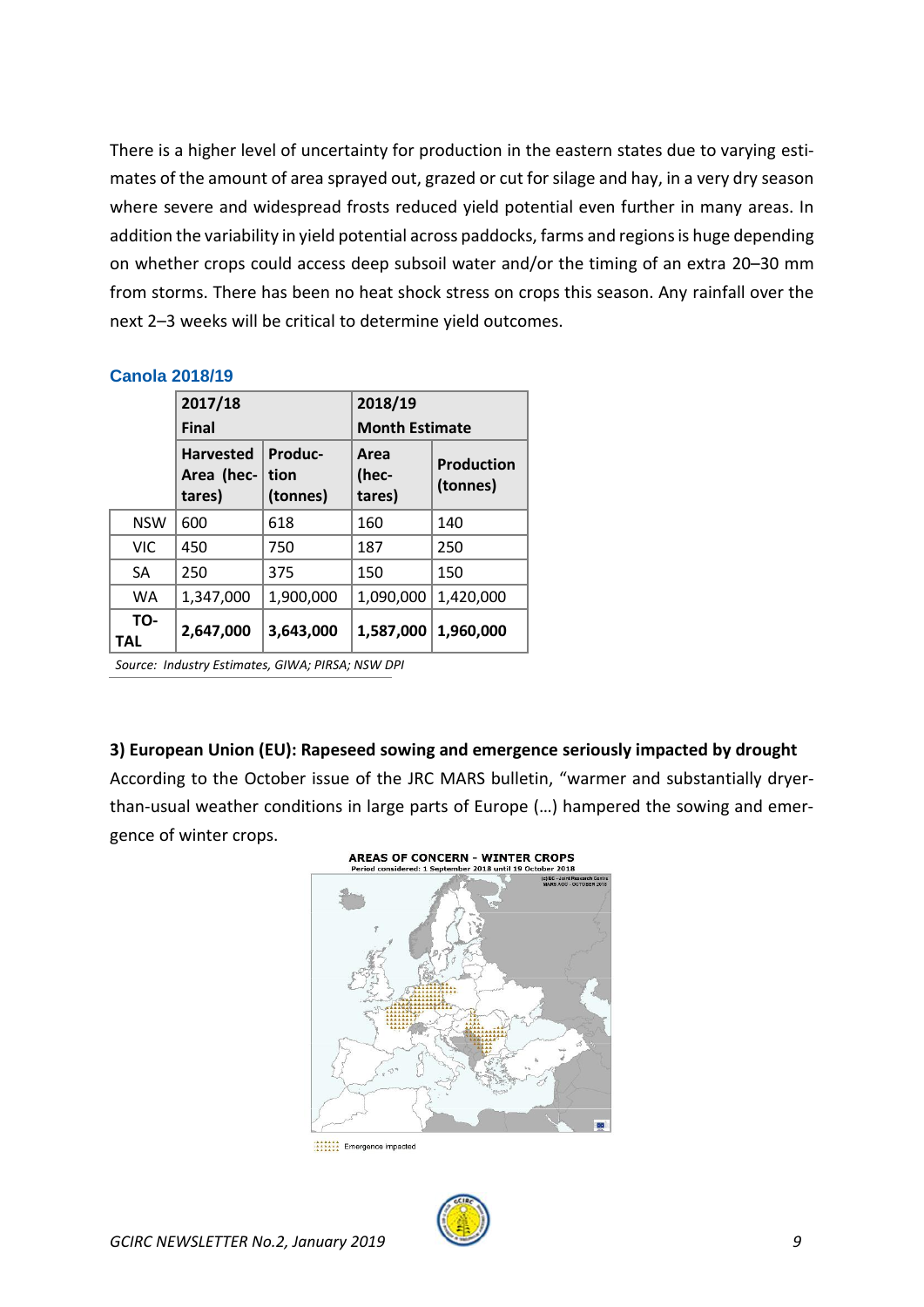Sowing and emergence were most affected in central and eastern Germany, western Poland, and northern parts of the Czech Republic. The situation is also delicate in many other parts of western, central and southeastern Europe, who have a significant precipitation deficit. Rapeseed, for which the sowing window was closed, was affected most. (…) Some farmers have sown into the dry soil, while other have either waited for rainfall or opted to sow other crops. In these regions, rapeseed acreages will be significantly reduced.

For more details:<https://ec.europa.eu/jrc/sites/jrcsh/files/jrc-mars-bulletin-vol26-no10.pdf> The rapeseed yields of the 2017/18 season have also been very much affected (average -13%) by climatic conditions that have hindered the flowering of rapeseed and favored diseases and pests: the 2018 European rapeseed harvest is estimated at 19.826 Mt against 21.983 (-10%) in 2017, in spite of a higher acreage (6.863 Mha against 6.598 in 2017 / +4%).

#### **4) France: Avril group launches a 100% rapeseed biodiesel**

The Avril group, the French leader in table oils that also produces biofuels, announced on Nov 8 the launch of a 100% vegetable oil based on rapeseed, the Oleo100. This product will be reserved for fleets and captives, i.e. carriers and communities. It enters the category B100, a type of fuel authorized by a decree of the French Ministry of Ecological Transition published April 7. The order also provides that this fuel "may only be used in professional fleets with specific supply logistics and their own storage and distribution capacities. This plant-based fuel has a very clear effect on the reduction of greenhouse gases compared to petroleum products. Concerning motors, the most advanced manufacturer is Swedish Scania, with 95% of its fleet is available as an option B100, the optional vehicle B100 almost at the same cost compared to a diesel option. According to Avril, all diesel trucks are likely to run with this type of fuel, with minor modifications to the electronic management of the engine.

## **Upcoming International and national events**

**21-22 January 2019, 16th international Conference on renewable mobility. Berlin, Germany** <https://www.fuels-of-the-future.com/>

**5-7 March, 2019. Canadian crops convention "leading change". Montreal, Canada. <https://convention.canolacouncil.org/>**

5-8 May, 2019: AOCS Annual Meeting, St Louis, Missouri, USA. [http://annualmeet](http://annualmeeting.aocs.org/)[ing.aocs.org/](http://annualmeeting.aocs.org/)

**June 16-19, 2019 15th International Rapeseed Congress, Berlin, ""Flowering for the Future"**  <https://www.irc2019-berlin.com/>